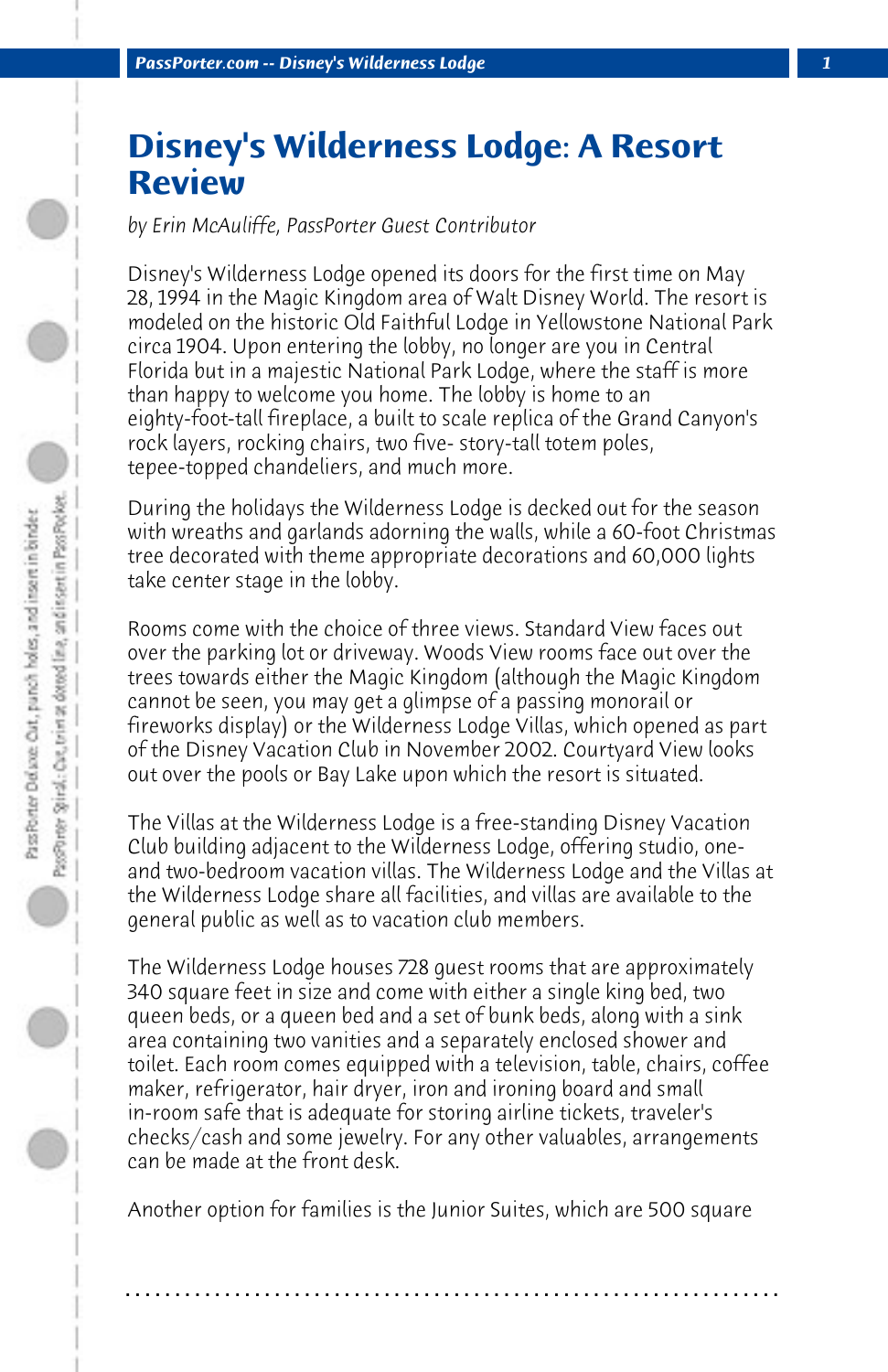feet and have a kitchen/living room and a large bedroom with two beds. Along with the amenities found in the regular rooms, the suites also come equipped with a sofa bed and wet bar.

Concierge rooms, located on the seventh floor, offer either a woods view or courtyard view. In addition to the regular amenities, concierge guests receive bathrobes, nightly turn down service, a continental breakfast and various snacks and drinks throughout the day at the Concierge Lounge.

The Wilderness Lodge is considered to be a Deluxe resort and is priced accordingly, although it is typically the least expensive resort in this category. There are four different rate seasons throughout the year: Value, Regular, Peak and Holiday. Quoted rates do not include Florida Sales Tax or County Resort Tax and are based on double occupancy. Children under the age of 17 stay free when staying in the same room as an adult.

Transportation to and from the Wilderness Lodge is offered through the boat dock and the bus depot. Boats can take guests from the Wilderness Lodge to Fort Wilderness Resort and Campground, the Contemporary Resort and the Magic Kingdom. Buses are available to every park, including the Magic Kingdom, the Transportation and Ticket Center and Downtown Disney.

The Wilderness Lodge has two full-service restaurants, a lounge and two snack bars.

Artist Point is a full service restaurant that serves dinner daily from 5:30 pm to 10:00 pm. It serves Pacific Northwestern cuisine. Well known for its Cedar Plank Salmon, Artist Point is one of the few restaurants to annually receive the rare Copper River Salmon.

Whispering Canyon Cafe is a family restaurant serving breakfast, lunch and dinner. All-you-can- eat skillets are a popular menu choice and range in price from \$10.99 for breakfast to \$22.99 for dinner. Little ones are kept entertained with the hourly Pony Express rides held throughout the restaurant.

The Territory Lounge is situated adjacent to Artist Point and is a relaxing lounge that serves a range of micro-brews, espresso and cappuccino along with light snacks between 5:00 pm and 10:00 pm nightly.

Roaring Forks Snacks is open daily from 6:00 a.m. to midnight with food offered at hot and cold stations and what is known as "Grab and Go,"

**. . . . . . . . . . . . . . . . . . . . . . . . . . . . . . . . . . . . . . . . . . . . . . . . . . . . . . . . . . . . . . . . . .**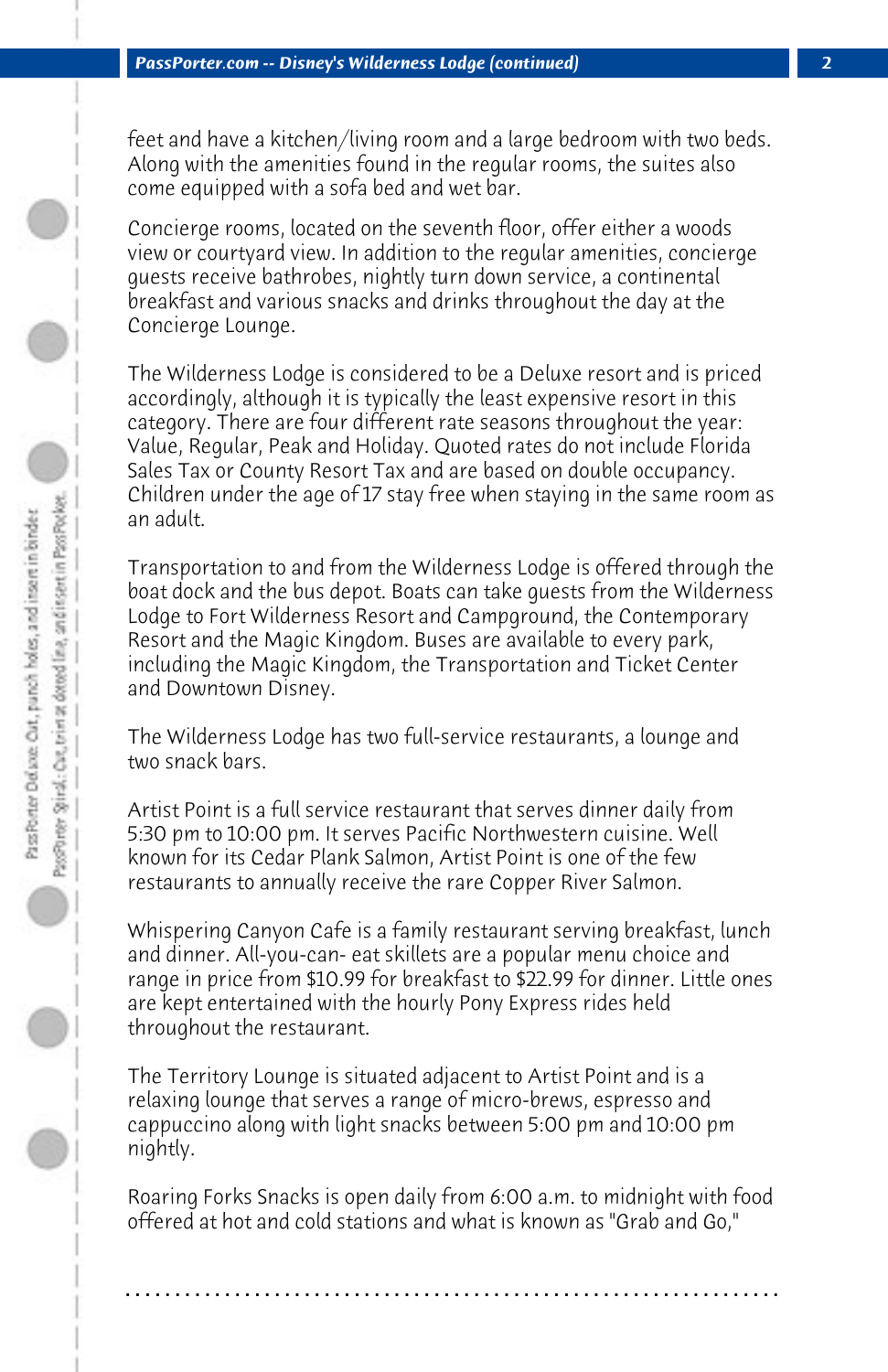which includes items like fresh fruit, boxed cereal, etc. There is a small seating area to one side for those wishing to eat a quick breakfast before heading off to the parks for the day without having to return to their rooms. Refillable mugs are available for purchase for \$11.99 and can be used for unlimited coffee, tea, hot chocolate, and fountain drinks for the duration of your stay.

The poolside Trout Pass Bar operates under seasonal hours.

Room service is available for breakfast from 7:00 am until 11:00 am and dinner is available from 5:00 pm until 10:00 pm.

Many activities are available to Lodge guests. The main pool begins in the lobby as a bubbling hot spring before flowing outside and over Silver Creek Falls, finishing in the pool, which contains a short water slide. There are two hot tubs, lounge chairs, tables and umbrellas available for use around the pool. A quiet pool is adjacent to the Villas at the Wilderness Lodge and is open to all guests.

Guests can take in the sun on the beach at the edge of Bay Lake, take advantage of the three-quarter mile wooded path that runs between the Wilderness Lodge and Fort Wilderness by taking a walk, going for a jog, or taking a ride on a bike that can be rented at the Teton Boat and Bike Rental, located near the beach. Bikes can be rented for about \$10 per hour, while small speed boats can be rented for about \$40 per half hour. A 120- foot geyser spouts off every hour on the hour between 7:00 am and 10:00 pm daily and can be viewed from the main lobby, the courtyard or the walkway located just behind the pool.

There are many quiet areas to be found throughout the Wilderness Lodge that overlook either the lobby or the courtyard and are a great place to curl up with a good book after a long day traipsing through the various parks.

The Electrical Water Pageant runs nightly on Bay Lake and passes by the Wilderness Lodge at approximately 9:35 pm, although it may be canceled due to inclement weather.

The Mercantile stocks a variety of north-western and Wilderness Lodge themed merchandise, Disney plush and various sundries and the Disney character totem pole just outside the doors makes for a wonderful photo opportunity.

The Cub's Den is available for children aged 4-12 and is open from 5:00 pm to midnight daily. Kids are kept entertained with video games, storytelling, arts and crafts, and Disney movies. Reservations are

**. . . . . . . . . . . . . . . . . . . . . . . . . . . . . . . . . . . . . . . . . . . . . . . . . . . . . . . . . . . . . . . . . .**